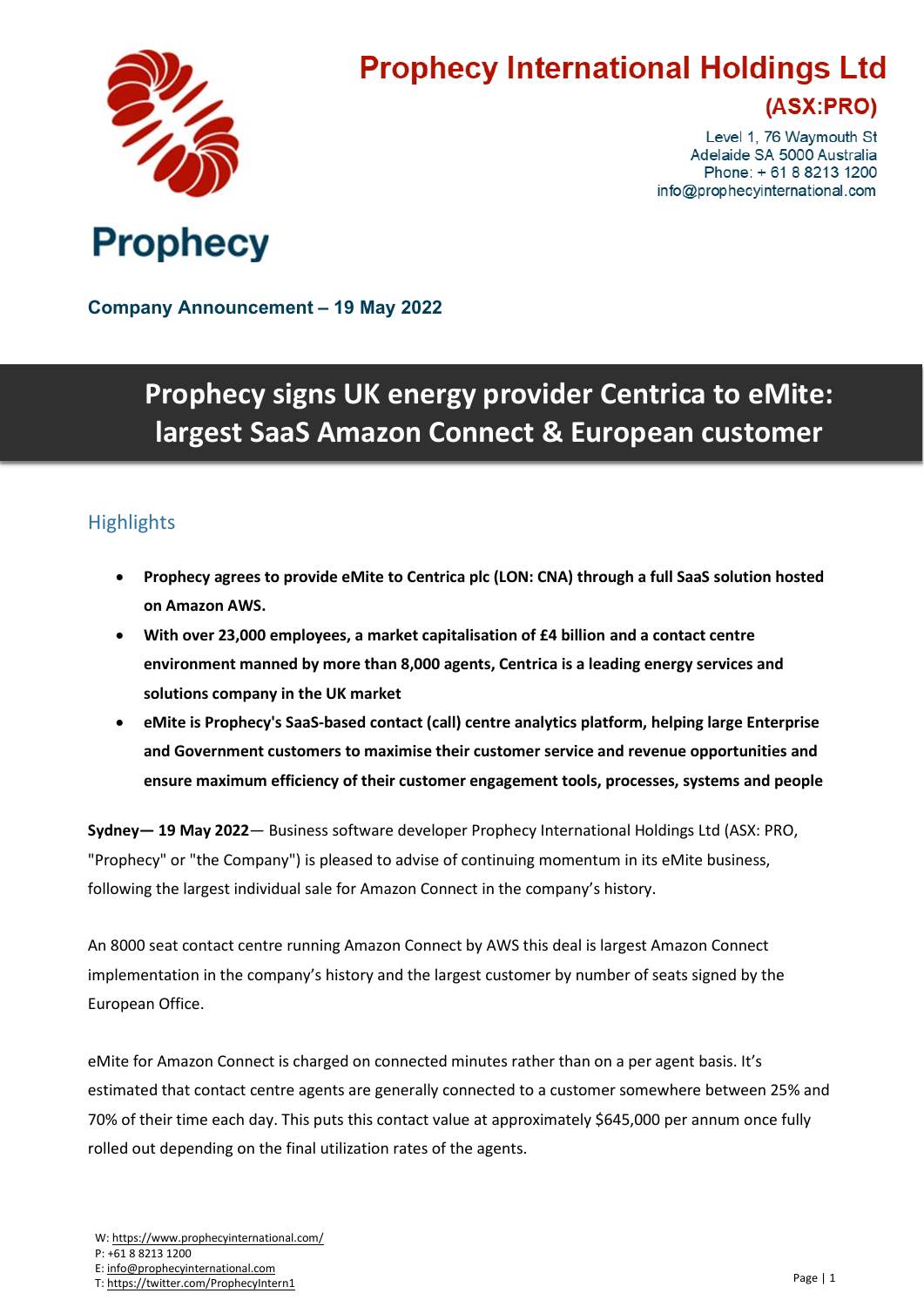Centrica is the latest and largest customer in Europe for eMite and joins a list of names you know including The Co-op Group, Sage Group, Phillip Morris, Dyson, Stellantis (maker of car brands such as Peugeot, Renault, Dodge, RAM and Chrysler) and IG Global for our European office.

#### About eMite

eMite is the Company's SaaS-based real time and historical customer experience and contact (call) centre analytics platform, helping businesses to visualise their customers' journey and understand their level of happiness during the entire journey. eMite empowers Prophecy's customers to understand, visualise and measure the entire engagement of their customers with their company regardless of where they came from, how they made contact (via voice, chat or email) or what they want from the interaction.

eMite helps large Enterprise and Government customers, with contact centres of more than 500 agents, to maximise their customer service and revenue opportunity and ensure maximum efficiency of their customer engagement tools, processes, systems and people. eMite last year was sold in more than 14 countries to customers in the Genesys, Amazon and Avaya ecosystems, and includes dashboards, wallboards, KPI and process orchestration products.

#### About Centrica

Centrica plc (LON: CNA) is a leading multinational energy services and solutions company with more than 23,000 employees worldwide. Based in London, Centrica supplies energy and services to over 9 million residential and business customers, mainly in the UK and Ireland, through strong brands such as British Gas, Bord Gáis and Centrica Business Solutions, supported by around 7,500 engineers and technicians.

Centrica's contact centre environment is manned by more than 8,000 agents, connected to customers for more than 16 million minutes per month. Through Prophecy's eMite solution, Centrica will gain access to advanced analytics and real time insight along with historical trend data to enhance customer experience.

#### Contract details

Prophecy has agreed to provide eMite to Centrica for an initial term of 1 year including professional services for implementation and configuration.

This contract was secured through Prophecy's Amazon Connect partnership with Amazon Web Services. eMite has been certified as an Amazon Connect Technology Partner.

Prophecy International CEO, Brad Thomas, said:

*"We are pleased to welcome Centrica as a new customer of eMite, our leading contact centre analytics* platform. Centrica is a natural partner for Prophecy as it focuses on making its customers' lives simpler by *providing seamless, time-saving services that are affordable and sustainable. In welcoming Centrica to our*

T: <https://twitter.com/ProphecyIntern1>

W: <https://www.prophecyinternational.com/>

P: +61 8 8213 1200

E: [info@prophecyinternational.com](mailto:info@prophecyinternational.com)